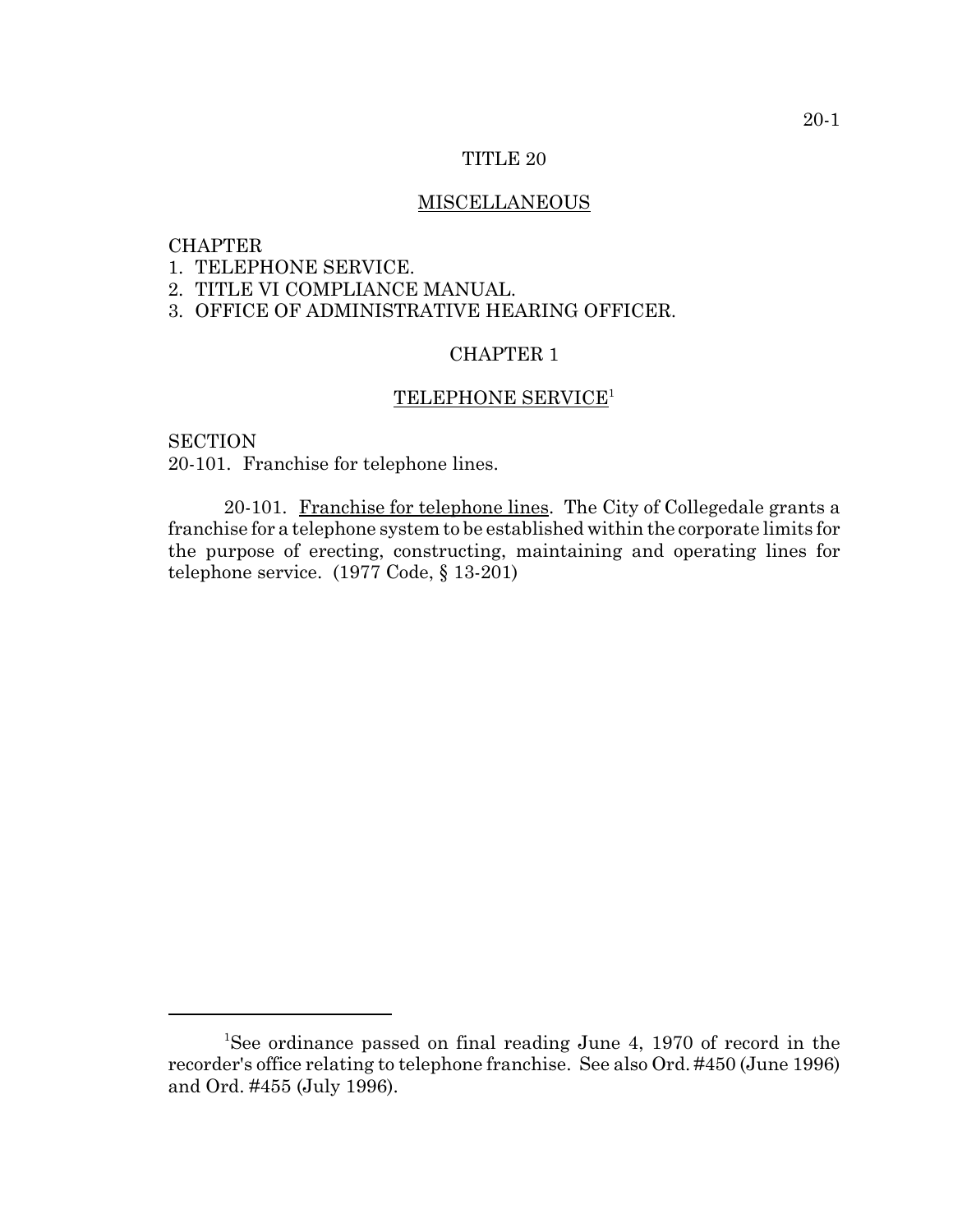### CHAPTER 2

# TITLE VI COMPLIANCE MANUAL

#### **SECTION**

20-201. Title VI Compliance Manual adopted. 20-202. Policy statement.

20-201. Title VI Compliance Manual adopted.<sup>1</sup> The Title VI Compliance Manual for the City of Collegedale is hereby adopted in its entirety by reference. (as added by Ord. #573, March 2003)

20-202. Policy statement. The following statement shall be deemed as the City of Collegedale's Title VI policy statement: "It is the policy of the City of Collegedale to ensure that no citizen shall, on the grounds of race, color or national origin, be excluded from participation in, be denied the benefits of, or be subjected to discrimination under any program or activity receiving federal financial assistance." (as added by Ord. #573, March 2003)

<sup>&</sup>lt;sup>1</sup>The Title VI Compliance Manual is of record in the office of the city recorder.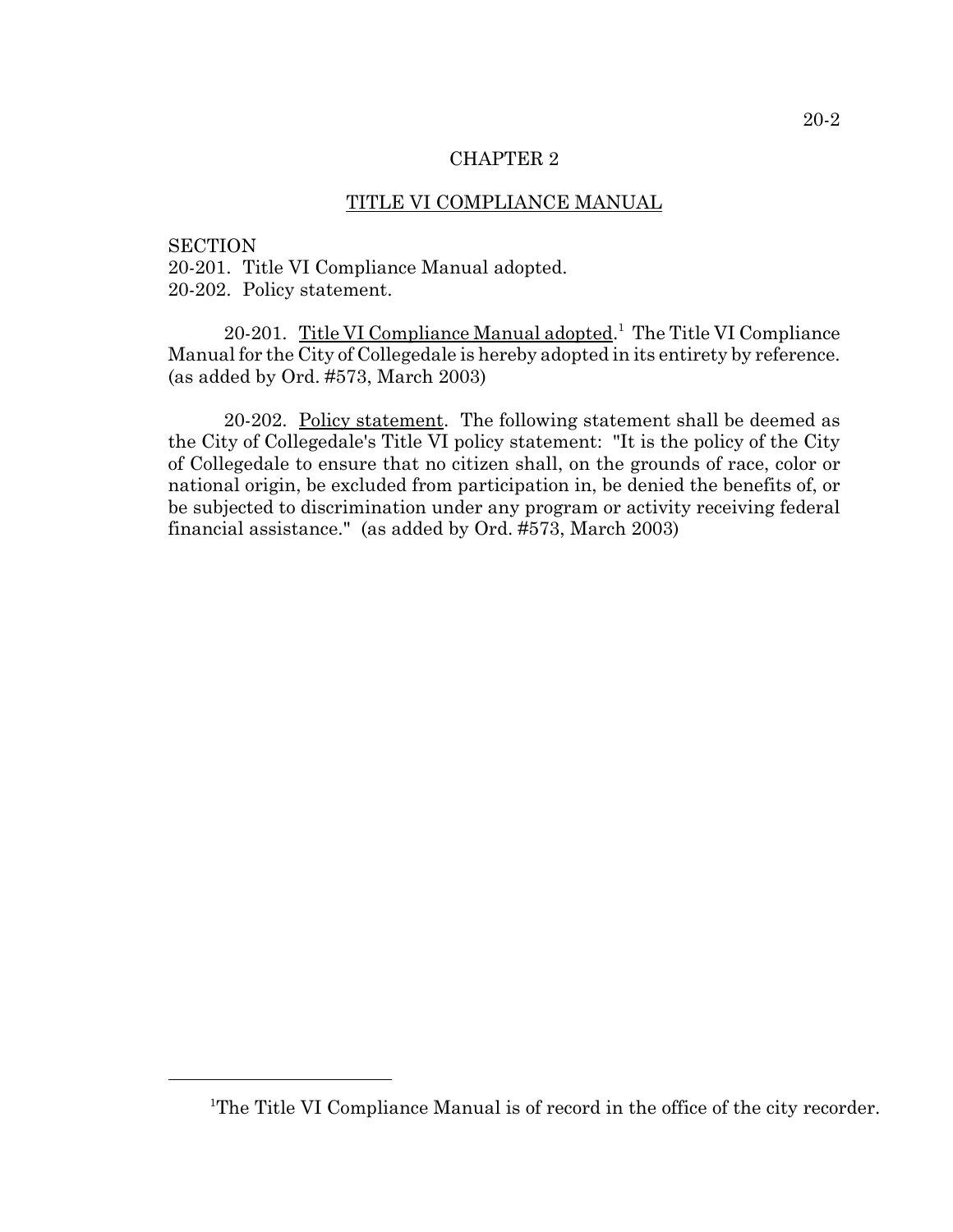### CHAPTER 3

## OFFICE OF ADMINISTRATIVE HEARING OFFICER

## **SECTION**

- 20-301. Municipal administrative hearing officer.
- 20-302. Communication by administrative hearing officer and parties.
- 20-303. Appearance by parties and/or counsel.
- 20-304. Pre-hearing conferences and orders.
- 20-305. Appointment of administrative hearing officer/administrative law judge.
- 20-306. Training and continuing education.
- 20-307. Citations for violations written notices.
- 20-308. Review of citations levy of fines.
- 20-309. Party in default.
- 20-310. Petitions for intervention.
- 20-311. Regulating course of proceedings hearing open to public.
- 20-312. Evidence and affidavits.
- 20-313. Rendering of final order.
- 20-314. Final order effective date.
- 20-315. Collection of fines, judgments and debts.
- 20-316. Judicial review of final order.
- 20-317. Appeal to court of appeals.

20-301. Municipal administrative hearing officer. (1) In accordance with title 6, chapter 54, section 1001, et seq., of the Tennessee Code Annotated, there is hereby created the Collegedale Municipal Office of Administrative Hearing Officer to hear violations of any of the provisions codified in the Collegedale Municipal Code relating to building and property maintenance including:

- (a) Building codes adopted by the City of Collegedale;
- (b) All residential codes adopted by the City of Collegedale;
- (c) All plumbing codes adopted by the City of Collegedale;
- (d) All electrical codes adopted by the City of Collegedale;
- (e) All gas codes adopted by the City of Collegedale;
- (f) All mechanical codes adopted by the City of Collegedale;
- (g) All energy codes adopted by the City of Collegedale;

(h) All property maintenance codes adopted by the City of Collegedale; and

(i) All ordinances regulating any subject matter commonly found in the above-described codes.

The administrative hearing officer is not authorized to hear violation of codes adopted by the state fire marshal pursuant to Tennessee Code Annotated, § 68-120-101(a) enforced by deputy building inspector pursuant to Tennessee Code Annotated, § 68-120-101(f).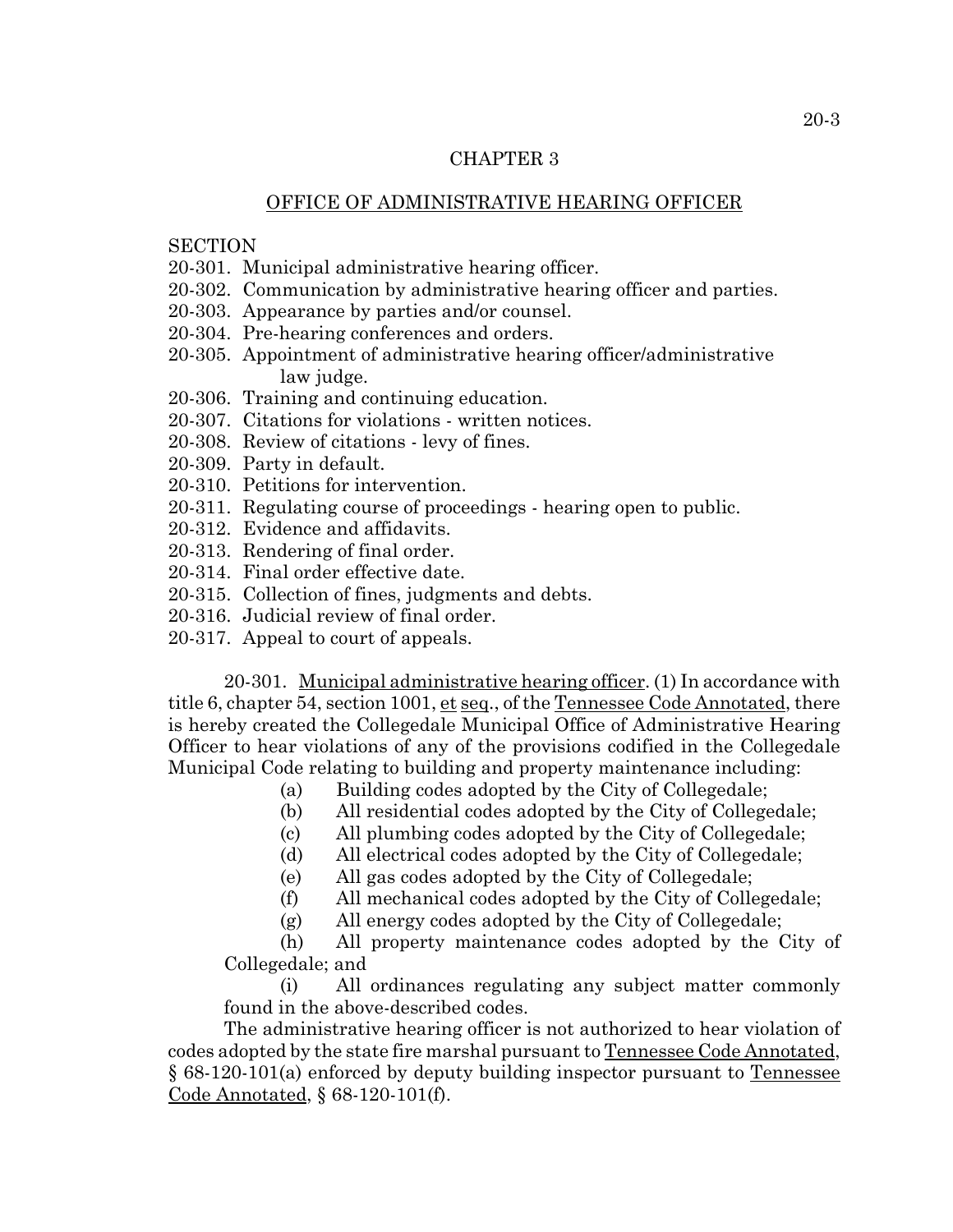The utilization of the administrative hearing officer shall be at the discretion of the city manager and/or the city manager's designee, the chief building official of the City of Collegedale, and shall be an alternative to the enforcement included in the Collegedale Municipal Code.

(2) There is hereby created one (1) administrative hearing officer position to be appointed by the city commission pursuant to § 20-305 below.

(3) The amount of compensation for the administrative hearing officer shall be approved by the city commission.

(4) Clerical and administrative support for the office of administrative hearing officer shall be provided as determined by the city manager.

(5) The administrative hearing officer shall perform all of the duties and abide by all of the requirements provided in title 6, chapter 54, section 1001, et seq., of the Tennessee Code Annotated. (as added by Ord. #787, Dec. 2011)

20-302. Communication by administrative hearing officer and parties.

(1) Unless required for the disposition of ex parte matters specifically authorized by statute, an administrative hearing officer presiding over a contested case proceeding may not communicate, directly or indirectly, regarding any issue in the proceeding, while the proceeding is pending, with any person without notice and opportunity for all parties to participate in the communication.

(2) Notwithstanding subsection (1), an administrative hearing officer may communicate with municipal employees or officials regarding a matter pending before the administrative body or may receive aid from staff assistants, members of the staff of the city attorney or a licensed attorney, if such persons do not receive ex parte communications of a type that the administrative hearing officer would be prohibited from receiving, and do not furnish, augment, diminish or modify the evidence in the record.

(3) Unless required for the disposition of ex parte matters specifically authorized by statute, no party to a contested case, and no other person may communicate, directly or indirectly, in connection with any issue in that proceeding, while the proceeding is pending, with any person serving as an administrative hearing officer without notice and opportunity for all parties to participate in the communication.

(4) If, before serving as an administrative hearing officer in a contested case, a person receives an ex parte communication of a type that may not properly be received while serving, the person, promptly after starting to serve, shall disclose the communication in the manner prescribed in subsection (5).

(5) An administrative hearing officer who receives an ex parte communication in violation of this section shall place on the record of the pending matter all written communications received, all written responses to the communications, and a memorandum stating the substance of all oral communications received, all responses made, and the identity of each person from whom the person received an ex parte communication, and shall advise all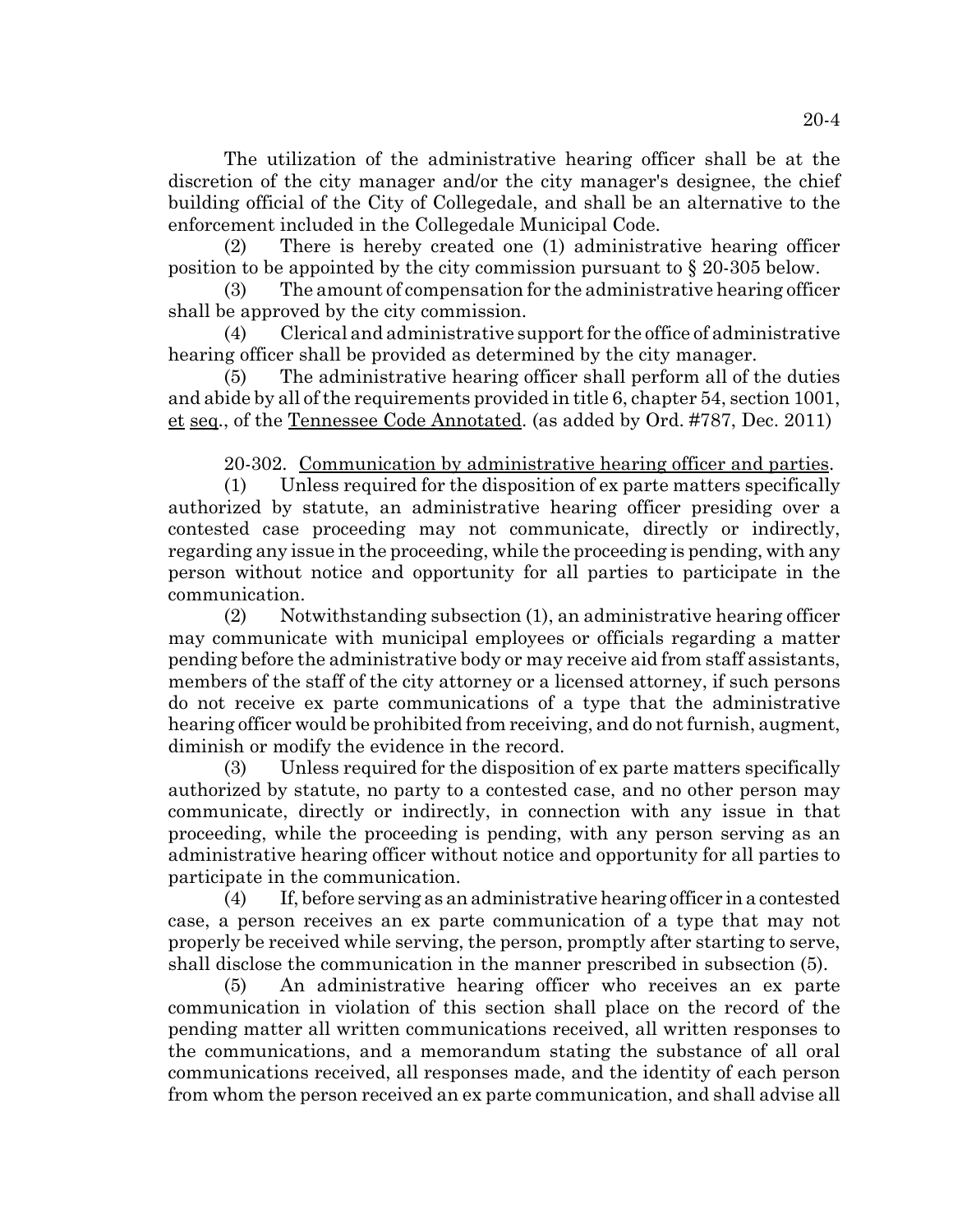parties that these matters have been placed on the record. Any party desiring to rebut the ex parte communication shall be allowed to do so, upon requesting the opportunity for rebuttal within ten (10) business days after notice of the communication. (as added by Ord. #787, Dec. 2011)

20-303. Appearance by parties and/or counsel. (1) Any party may participate in the hearing in person or, if the party is a corporation or other artificial person, by a duly authorized representative.

(2) Whether or not participating in person, any party may be advised and represented at the party's own expense by counsel or, unless prohibited by any provision of law, other representative. (as added by Ord. #787, Dec. 2011)

20-304. Pre-hearing conference and orders. (1) (a) In any action set for hearing, the administrative hearing officer, upon the administrative hearing officer's own motion, or upon motion of one (1) of the parties or such party's qualified representatives, may direct the parties or the attorneys for the parties, or both, to appear before the administrative hearing officer for a conference to consider:

(i) The simplification of issues;

(ii) The possibility of obtaining admissions of fact and of documents that will avoid unnecessary proof;

(iii) The limitation of the number of witnesses; and

(iv) Such other matters as may aid in the disposition of the action.

(b) The administrative hearing officer shall make an order that recites the action taken at the conference, and the agreements made by the parties as to any of the matters considered, and that limits the issues for hearing to those not disposed of by admissions or agreements of the parties. Such order when entered controls the subsequent course of the action, unless modified at the hearing to prevent manifest injustice.

(2) Upon reasonable notice to all parties, the administrative hearing officer may convene a hearing or convert a pre-hearing conference to a hearing, to be conducted by the administrative hearing officer sitting alone, to consider argument or evidence, or both, on any question of law.

(3) In the discretion of the administrative hearing officer, all or part of the pre-hearing conference may be conducted by telephone, television or other electronic means, if each participant in the conference has an opportunity to participate in, to hear, and, if technically feasible, to see the entire proceeding while it is taking place.

(4) If a pre-hearing conference is not held, the administrative hearing officer may issue a pre-hearing order, based on the pleadings, to regulate the conduct of the proceedings. (as added by Ord. #787, Dec. 2011)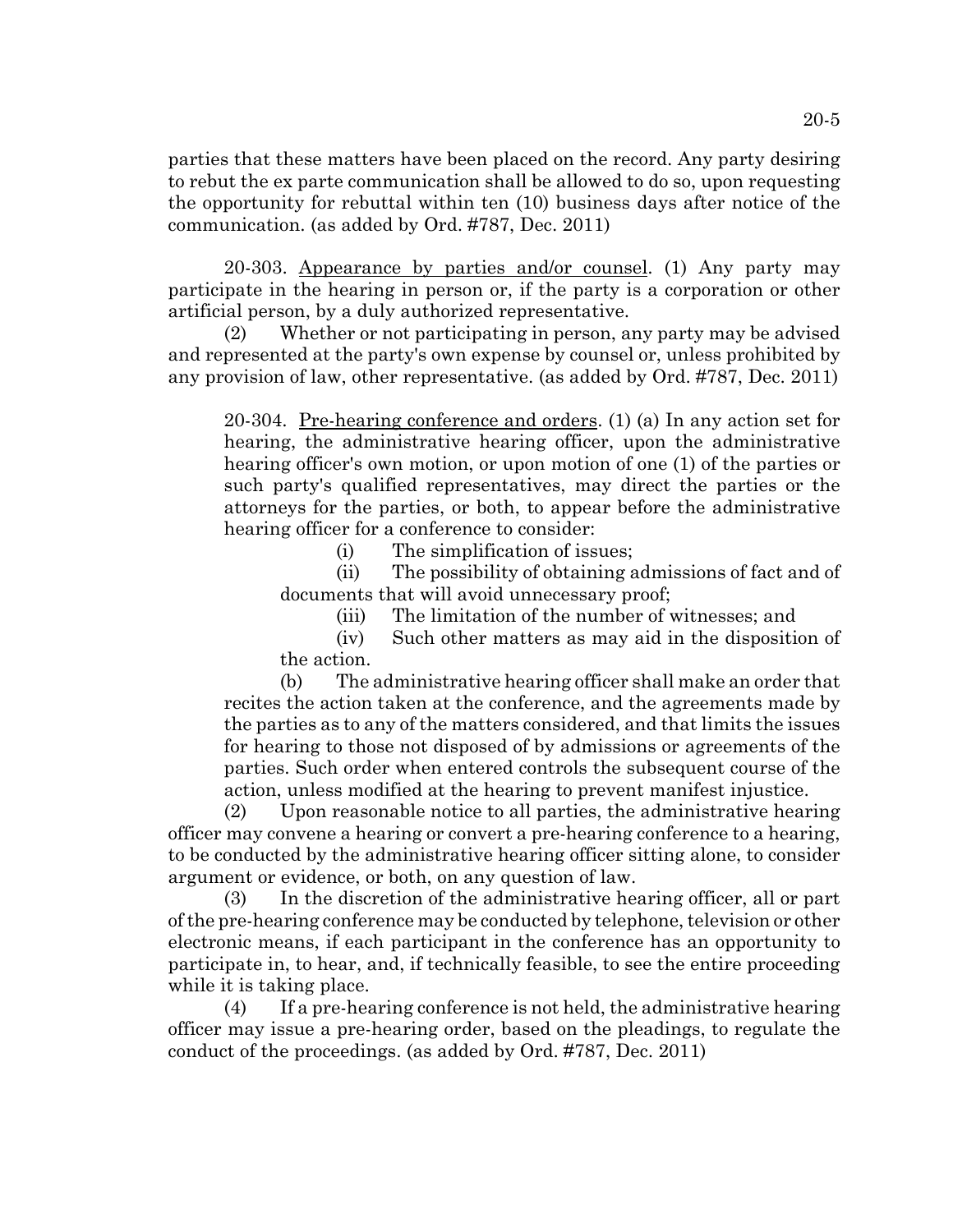20-305. Appointment of administrative hearing officer/administrative law judge. (1) The administrative hearing officer shall be appointed by the city commission for a four (4) year term and serve at the pleasure of the city commission. Such administrative hearing officer may be reappointed.

(2) An administrative hearing officer shall be one (1) of the following:

- (a) Licensed building inspector;
- (b) Licensed plumbing inspector;
- (c) Licensed electrical inspector;
- (d) Licensed attorney;
- (e) Licensed architect;
- (f) Licensed engineer; or

(3) The city may also contract with the administrative procedures division, office of the Tennessee Secretary of State to employ an administrative law judge on a temporary basis to serve as an administrative hearing officer. Such administrative law judge shall not be subject to the requirements of subsections 6-54-1007(a) and (b). (as added by Ord. #787, Dec. 2011)

20-306. Training and continuing education. (1) Each person appointed to serve as an administrative hearing officer shall, within the six (6) month period immediately following the date of such appointment, participate in a program of training conducted by the University of Tennessee's Municipal Technical Advisory Service, referred to in this part as MTAS. MTAS shall issue a certificate of participation to each person whose attendance is satisfactory. The curricula for the initial training shall be developed by MTAS with input from the administrative procedures division, office of the Tennessee Secretary of State. MTAS shall offer this program of training no less than twice per calendar year.

(2) Each person actively serving as an administrative hearing officer shall complete six (6) hours of continuing education every calendar year. MTAS develop the continuing education curricula and offer that curricula for credit no less than twice per calendar year. The education required by this section shall be in addition to any other continuing education requirements required for other professional licenses held by the individuals licensed under this part. No continuing education hours from one (1) calendar year may be carried over to a subsequent calendar year.

(3) MTAS has the authority to set and enact appropriate fees for the requirements of this section. The city shall bear the cost of the fees for administrative hearing officer serving the city.

(4) Costs pursuant to this section shall be offset by fees enacted. (as added by Ord. #787, Dec. 2011)

20-307. Citations for violations-written notice. (1) Upon the issuance of a citation for violation of a municipal ordinance referenced in the city's administrative hearing ordinance, the issuing officer shall provide written notice of: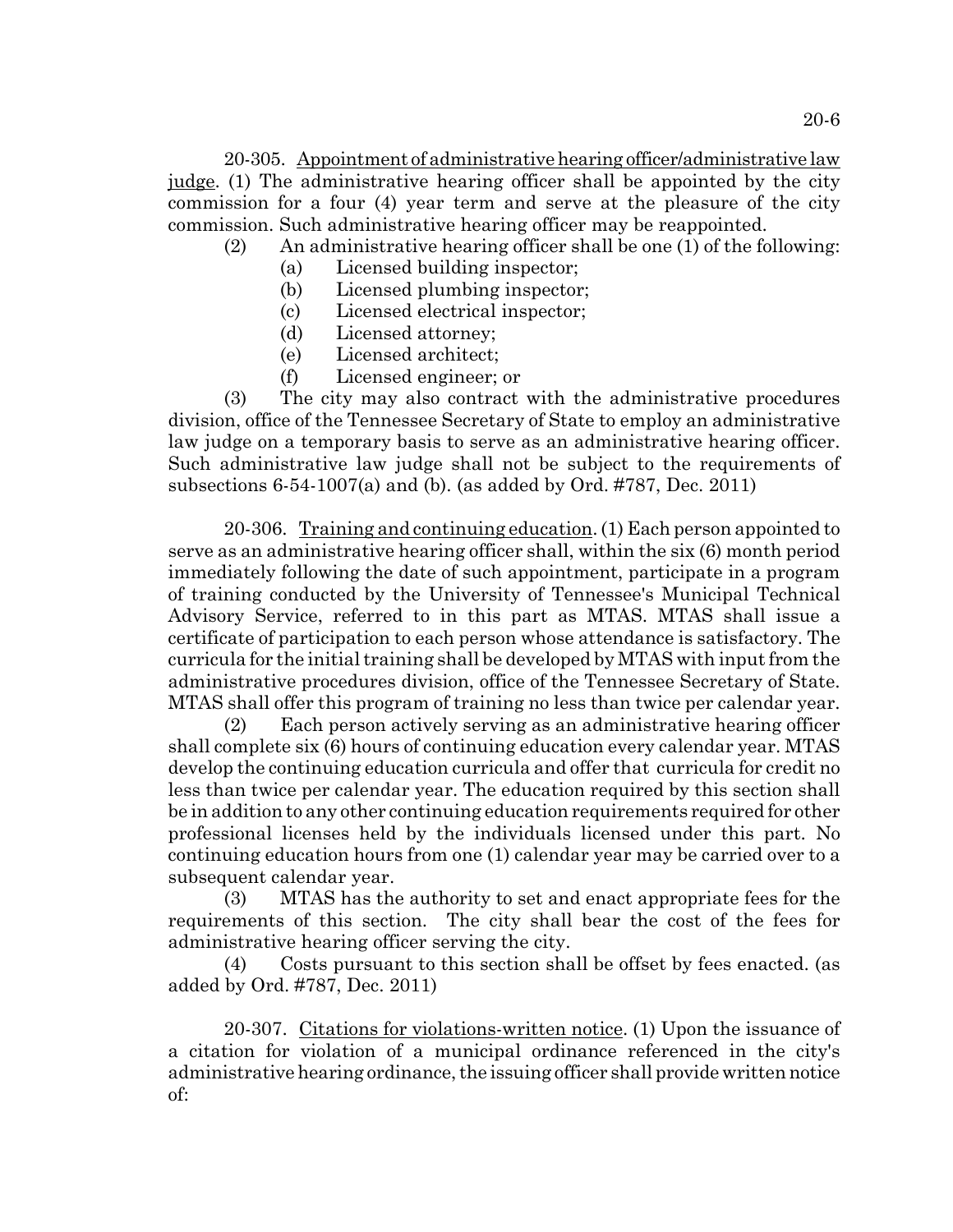(a) A short and plain statement of the matters asserted. If the issuing officer is unable to state the matters in detail at the time the citation is served, the initial notice may be limited to a statement of the issues involved and the ordinance violations alleged. Thereafter, upon timely, written application a more definite and detailed statement shall be furnished ten (10) business days prior to the time set for the hearing;

(b) A short and plain description of the city's administrative hearing process including references to state and local statutory authority;

(c) Contact information for the city's administrative hearing office; and

(d) Time frame in which the hearing officer will review the citation and determine the fine and remedial period, if any.

(2) Citations issued for violations of ordinances referenced in the city's administrative hearing ordinance shall be signed by the alleged violator at the time of issuance. If an alleged violator refuses to sign, the issuing officer shall note the refusal and attest to the alleged violator's receipt of the citation. An alleged violator's signature on a citation is not admission of guilt.

(3) Citations issued upon absentee property owners may be served via certified mail sent to the last known address of the recorded owner of the property.

(4) Citations issued for violations of ordinances referenced in the city's administrative hearing ordinance shall be transmitted to an administrative hearing officer within two (2) business days of issuance. (as added by Ord. #787, Dec. 2011)

20-308. Review of citation - levy of fines. (1) Upon receipt of a citation issued pursuant to § 20-307, an administrative hearing officer shall, within seven (7) business days of receipt, review the appropriateness of an alleged violation. Upon determining that a violation does exist, the hearing officer has the authority to levy a fine upon the alleged violator in accordance with this section. Any fine levied by a hearing officer must be reasonable based upon the totality of the circumstances.

(a) For violations occurring upon residential property a hearing officer has the authority to levy a fine upon the violator not to exceed five hundred dollars (\$500.00) per violation. For purposes of this part, "residential property" means a single family dwelling principally used as the property owner's primary residence and the real property upon which it sits.

(b) For violations occurring upon non-residential property a hearing officer has the authority to levy a fine upon the violator not to exceed five hundred dollars (\$500.00) per violation per day. For purposes of this part, "non-residential property" means all real property, structures, buildings and dwellings that are not residential property.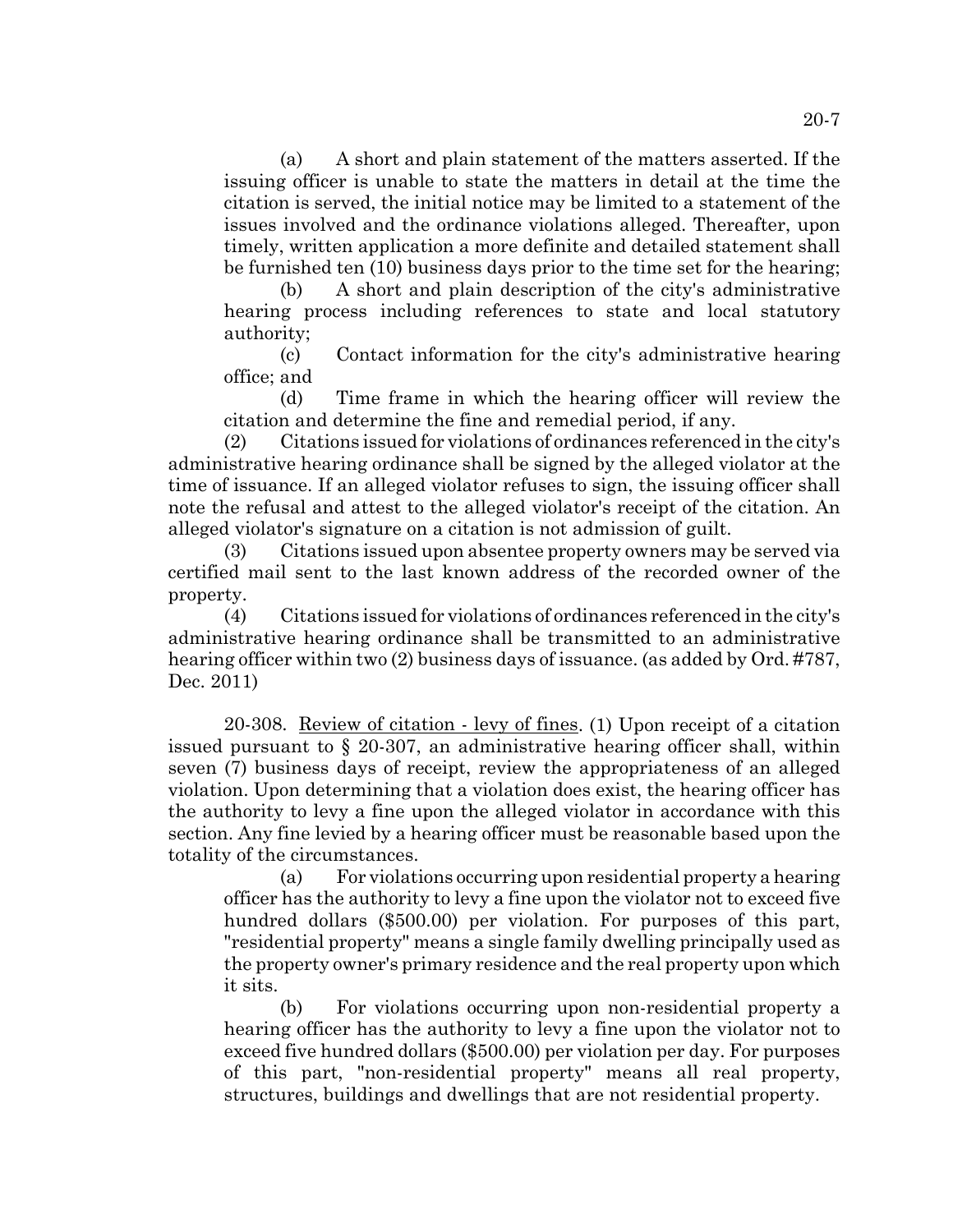(2) If a fine is levied pursuant to subsection (1), the hearing officer shall set a reasonable period of time to allow the alleged violator to remedy the violation alleged in the citation before the fine is imposed. The remedial period shall be no less than ten (10) nor greater than one hundred twenty (120) calendar days, except where failure to remedy the alleged violation in less than ten (10) calendar days would pose an imminent threat to the health, safety or welfare of persons or property in the adjacent area.

(3) Upon the levy of a fine pursuant to subsection (1), the hearing officer shall within seven (7) business days, provide via certified mail notice to the alleged violator of:

(a) The fine and remedial period established pursuant to subsections (1) and (2);

(b) A statement of the time, place, nature of the hearing, and the right to be represented by counsel; and

(c) A statement of the legal authority and jurisdiction under which the hearing is to be held, including a reference to the particular sections of the statutes and rules involved.

(4) The date of the hearing shall be no less than thirty (30) calendar days following the issuance of the citation. To confirm the hearing, the alleged violator must make a written request for the hearing to the hearing officer within seven (7) business days of receipt of the notice required in subsection (3).

(5) If an alleged violator demonstrates to the issuing officer's satisfaction that the allegations contained in the citation have been remedied to the issuing officer's satisfaction, the fine levied pursuant to subsection (1) shall not be imposed or if already imposed cease; and the hearing date, if the hearing has not yet occurred, shall be cancelled. (as added by Ord. #787, Dec. 2011)

20-309. Party in default. (1) If a party fails to attend or participate in a pre-hearing conference, hearing or other stage of a contested case, the administrative hearing officer may hold the party in default and either adjourn the proceedings or conduct them without the participation of that party, having due regard for the interest of justice and the orderly and prompt conduct of the proceedings.

(2) If the proceedings are conducted without the participation of the party in default, the administrative hearing officer shall include in the final order a written notice of default and a written statement of the grounds for the default. (as added by Ord. #787, Dec. 2011)

20-310. Petitions for intervention. (1) The administrative hearing officer shall grant one (1) or more petitions for intervention if:

(a) The petition is submitted in writing to the administrative hearing officer, with copies mailed to all parties named in the notice of the hearing, at least seven (7) business days before the hearing;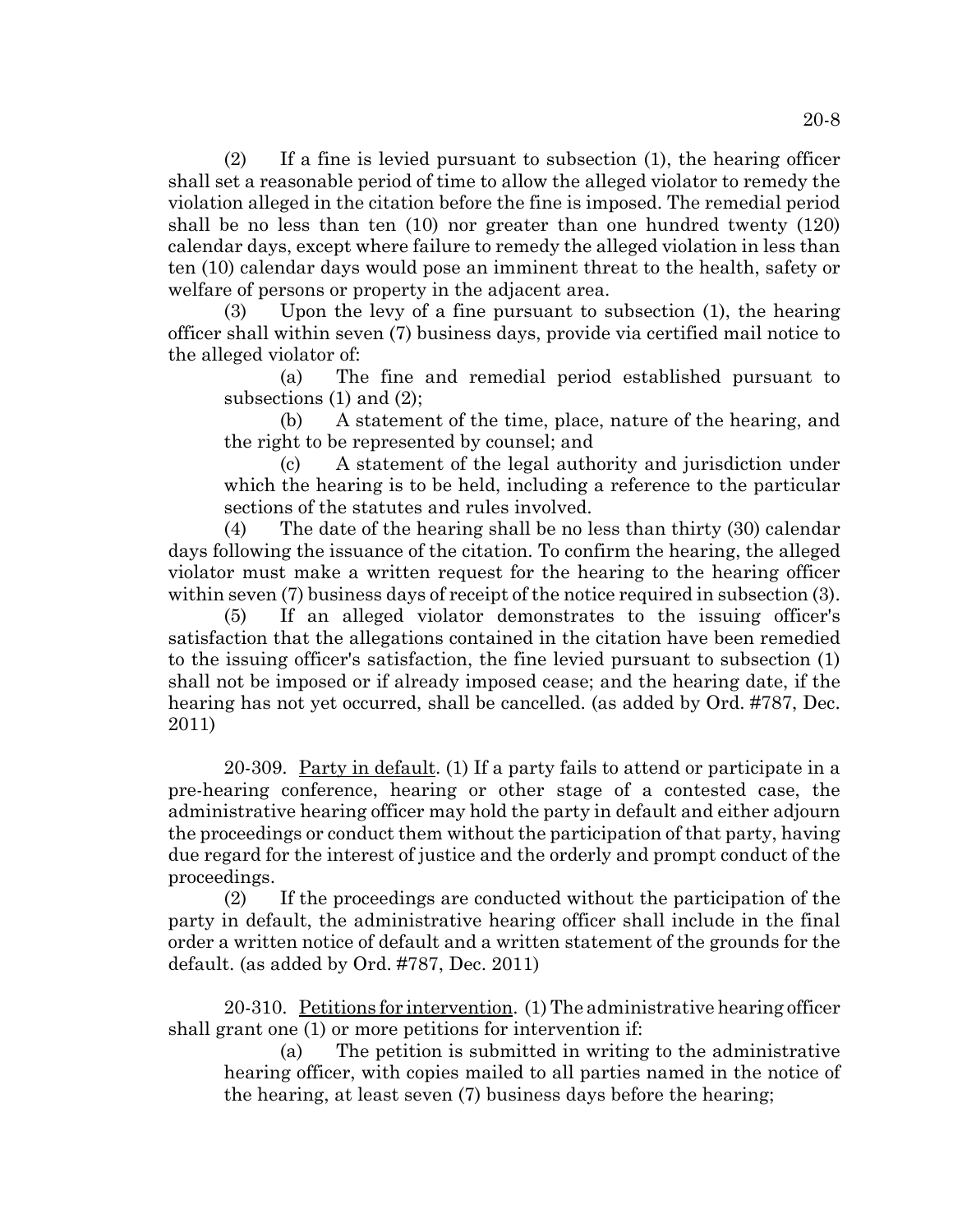(b) The petition states facts demonstrating that the petitioner's legal rights, duties, privileges, immunities or other legal interest may be determined in the proceeding or that the petitioner qualifies as an intervenor under any provision of law; and

(c) The administrative hearing officer determines that the interests of justice and the orderly and prompt conduct of the proceedings shall not be impaired by allowing the intervention.

(2) If a petitioner qualifies for intervention, the administrative hearing officer may impose conditions upon the intervenor's participation in the proceedings, either at the time that intervention is granted or at any subsequent time. Conditions may include:

(a) Limiting the intervenor's participation to designated issues in which the intervenor has a particular interest demonstrated by the petition;

(b) Limiting the intervenor's participation so as to promote the orderly and prompt conduct of the proceedings; and

(c) Requiring two (2) or more intervenors to combine their participation in the proceedings.

(3) The administrative hearing officer, at least twenty-four (24) hours before the hearing, shall render an order granting or denying each pending petition for intervention, specifying any conditions, and briefly stating the reasons for the order. The administrative hearing officer may modify the order at any time, stating the reasons for the modification. The administrative hearing officer shall promptly give notice of an order granting, denying or modifying intervention to the petitioner for intervention and to all parties. (as added by Ord. #787, Dec. 2011)

20-311. Regulating course of proceedings - hearing open to public.

(1) The administrative hearing officer shall regulate the course of the proceedings, in conformity with the pre-hearing order, if any.

(2) To the extent necessary for full disclosure of all relevant facts and issues, the administrative hearing officer shall afford to all parties the opportunity to respond, present evidence and argument, conduct crossexamination, and submit rebuttal evidence, except as restricted by a limited grant of intervention or by the pre-hearing order.

(3) In the discretion of the administrative hearing officer and by agreement of the parties, all or part of the hearing may be conducted by telephone, television or other electronic means, if each participant in the hearing has an opportunity to participate in, to hear, and, if technically feasible, to see the entire proceedings while taking place.

(4) The hearing shall be open to public observation pursuant to title 8, chapter 44 of the Tennessee Code Annotated, unless otherwise provided by state or federal law. To the extent that a hearing is conducted by telephone, television or other electronic means, the availability of public observation shall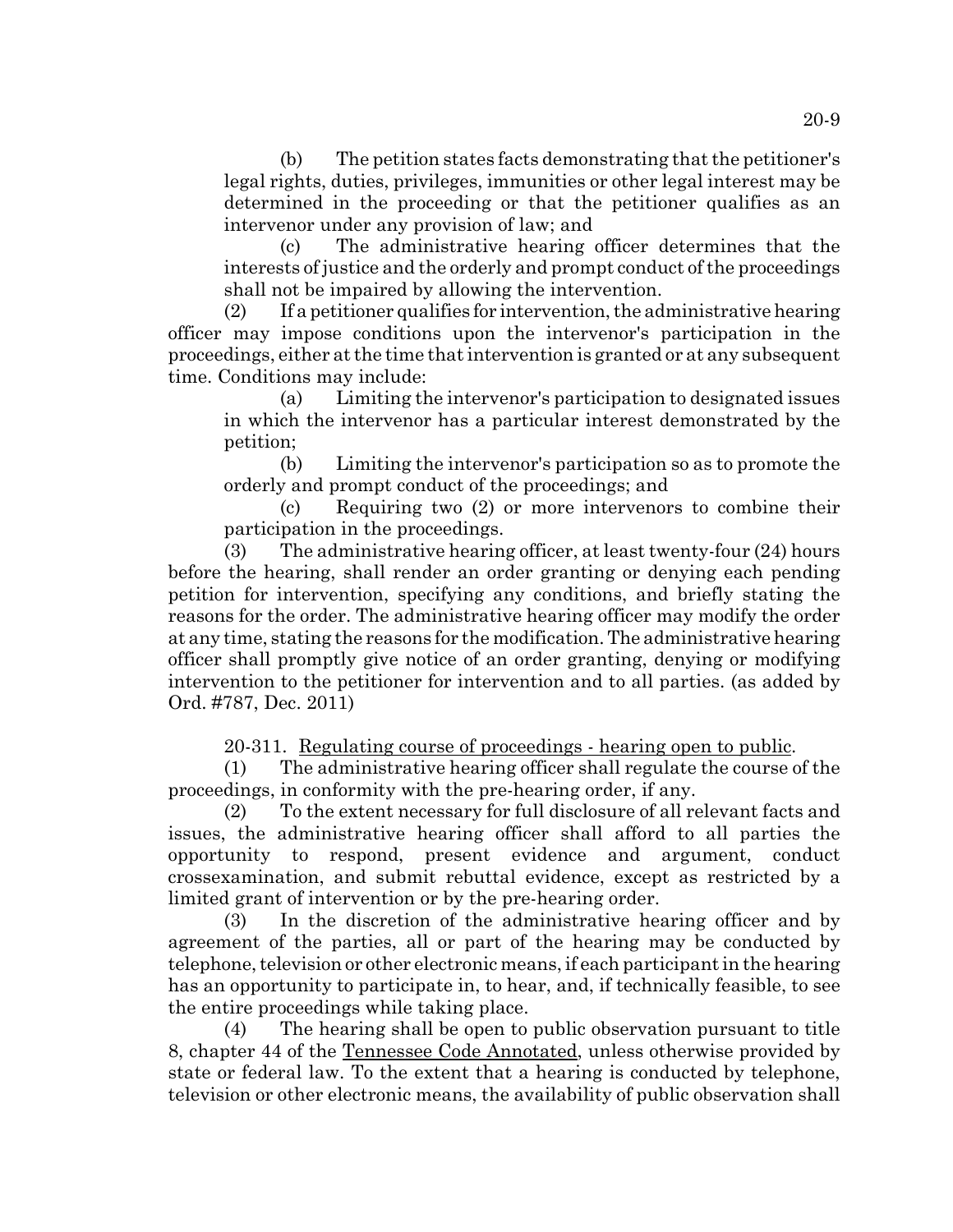be satisfied by giving members of the public an opportunity, at reasonable times, to hear the tape recording and to inspect any transcript produced, if any. (as added by Ord. #787, Dec. 2011)

20-312. Evidence and affidavits. (1) In administrative hearings:

(a) The administrative hearing officer shall admit and give probative effect to evidence admissible in a court, and when necessary to ascertain facts not reasonably susceptible to proof under the rules of court, evidence not admissible thereunder may be admitted if it is of a type commonly relied upon by reasonably prudent men in the conduct of their affairs. The administrative hearing officer shall give effect to the rules of privilege recognized by law and to statutes protecting the confidentiality of certain records, and shall exclude evidence which in his or her judgment is irrelevant, immaterial or unduly repetitious;

(b) At any time not less than ten (10) business days prior to a hearing or a continued hearing, any party shall deliver to the opposing party a copy of any affidavit such party proposes to introduce in evidence, together with a notice in the form provided in subsection (2). Unless the opposing party, within seven (7) business days after delivery, delivers to the proponent a request to cross-examine an affiant, the opposing party's right to crossexamination of such affiant is waived and the affidavit, if introduced in evidence, shall be given the same effect as if the affiant had testified orally. If an opportunity to cross-examine an affiant is not afforded after a proper request is made as provided in this subdivision (b), the affidavit shall not be admitted into evidence. "Delivery," for purposes of this section, means actual receipt;

(c) The administrative hearing officer may admit affidavits not submitted in accordance with this section where necessary to prevent injustice:

(d) Documentary evidence otherwise admissible may be received in the form of copies or excerpts, or by incorporation by reference to material already on file with the municipality. Upon request, parties shall be given an opportunity to compare the copy with the original, if reasonably available; and

(e) (i) Official notice may be taken of:

(A) Any fact that could be judicially noticed in the courts of this state;

(B) The record of other proceedings before the agency; or

(C) Technical or scientific matters within the administrative hearing officer's specialized knowledge; and

(ii) Parties must be notified before or during the hearing, or before the issuance of any final order that is based in whole or in part on facts or material notice, of the specific facts or material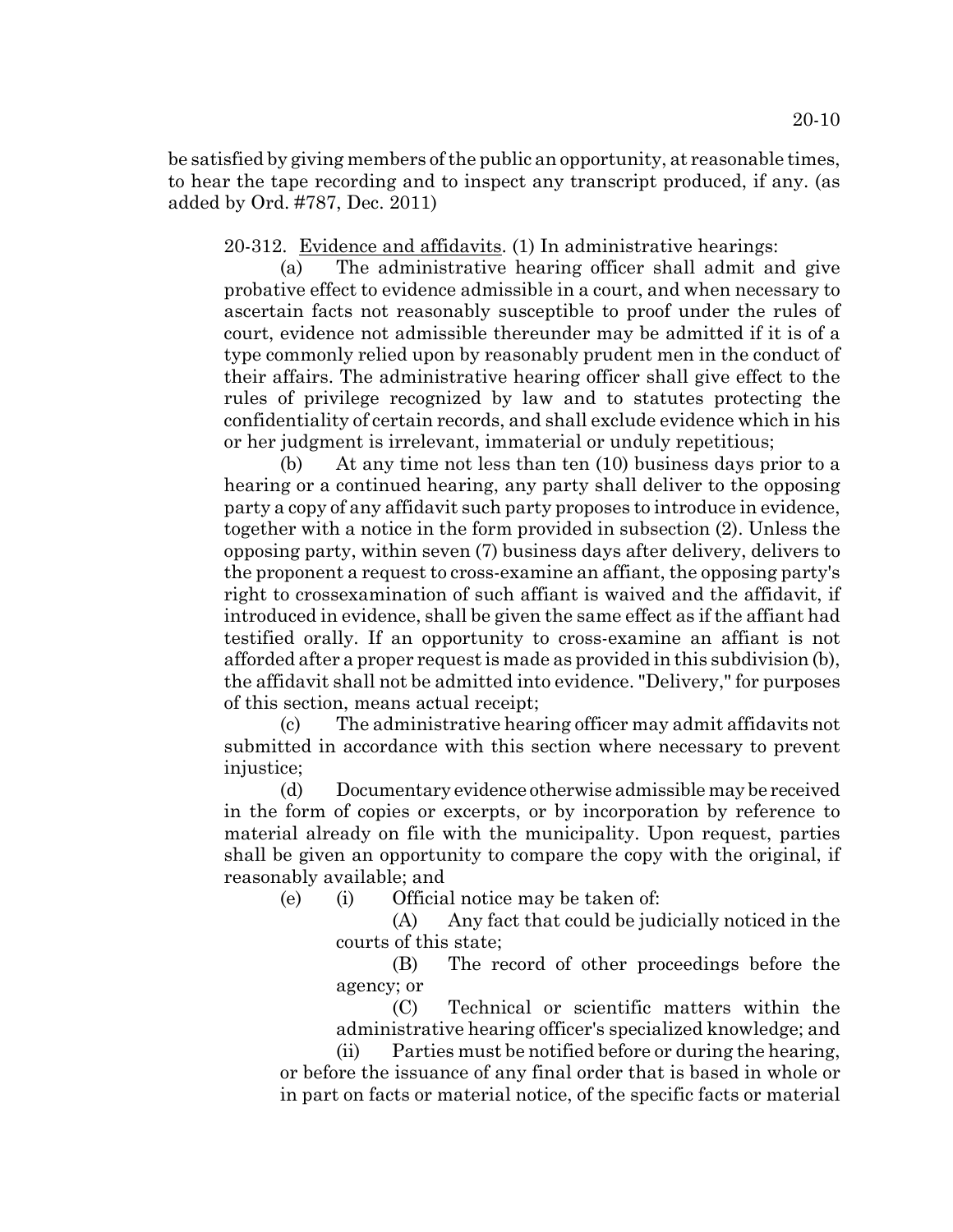noticed and the source thereof, including any staff memoranda and data, and be afforded an opportunity to contest and rebut the facts or material so noticed.

(2) The notice referred to in subdivision (b) shall contain the following information and be substantially in the following form:

> The accompanying affidavit of the insert name of affiant) will be introduced as evidence at the hearing in \_\_\_\_\_\_\_\_\_\_ (here insert title of proceeding). \_\_\_\_\_\_\_\_\_\_ (here insert name of affiant) will not be called to testify orally and you will not be entitled to question such affiant unless you notify \_\_\_\_\_\_\_\_\_\_ (here insert name of the proponent or the proponent's attorney) at \_\_\_\_\_\_\_\_\_\_ (here insert address) that you wish to cross-examine such affiant. To be effective, your request must be mailed or delivered to  $(here \ntherefore)$  (here insert name of proponent or the proponent's attorney) on or before \_\_\_\_\_\_\_\_\_\_ (here insert a date seven (7) business days after the date of mailing or delivering the affidavit to the opposing party). (as added by Ord. #787, Dec. 2011)

20-313. Rendering of final order. (1) An administrative hearing officer shall render a final order in all cases brought before his or her body.

(2) A final order shall include conclusions of law, the policy reasons therefor, and findings of fact for all aspects of the order, including the remedy prescribed. Findings of fact, if set forth in language that is no more than mere repetition or paraphrase of the relevant provision of law, shall be accompanied by a concise and explicit statement of the underlying facts of record to support the findings. The final order must also include a statement of the available procedures and time limits for seeking reconsideration or other administrative relief and the time limits for seeking judicial review of the final order.

(3) Findings of fact shall be based exclusively upon the evidence of record in the adjudicative proceeding and on matters officially noticed in that proceeding. The administrative hearing officer's experience, technical competence and specialized knowledge may be utilized in the evaluation of evidence.

(4) If an individual serving or designated to serve as an administrative hearing officer becomes unavailable, for any reason, before rendition of the final order, a qualified substitute shall be appointed. The substitute shall use any existing record and may conduct any further proceedings as is appropriate in the interest of justice.

(5) The administrative hearing officer may allow the parties a designated amount of time after conclusion of the hearing for the submission of proposed findings.

(6) A final order rendered pursuant to subsection (1) shall be rendered in writing within seven (7) business days after conclusion of the hearing or after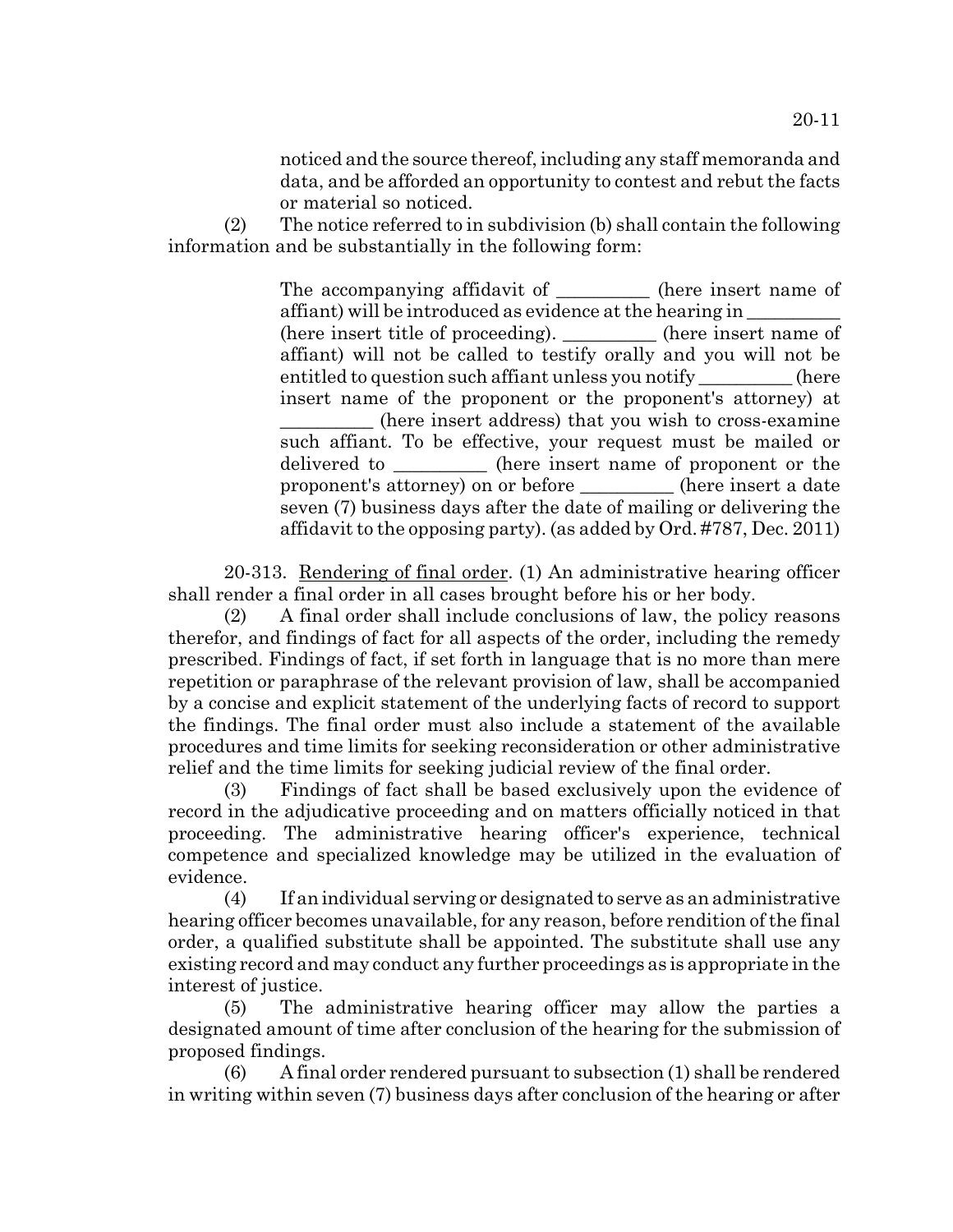submission of proposed findings unless such period is waived or extended with the written consent of all parties or for good cause shown.

(7) The administrative hearing officer shall cause copies of the final order under subsection (1) to be delivered to each party. (as added by Ord. #787, Dec. 2011)

20-314. Final order effective date. (1) All final orders shall state when the order is entered and effective.

(2) A party may not be required to comply with a final order unless the final order has been mailed to the last known address of the party or unless the party has actual knowledge of the final order. (as added by Ord. #787, Dec. 2011)

20-315. Collection of fines, judgments and debts. The city may collect a fine levied pursuant to this section by any legal means available to a municipality to collect any other fine, judgment or debt. (as added by Ord. #787, Dec. 2011)

20-316. Judicial review of final order. (1) A person who is aggrieved by a final decision in a contested case is entitled to judicial review under this chapter, which shall be the only available method of judicial review.

(2) Proceedings for judicial review of a final order are instituted by filing a petition for review in the chancery court in the county where the municipality lies. Such petition must be filed within sixty (60) calendar days after the entry of the final order that is the subject of the review.

(3) The filing of the petition for review does not itself stay enforcement of the final order. The reviewing court may order a stay on appropriate terms, but if it is shown to the satisfaction of the reviewing court, in a hearing that shall be held within ten (10) business days of a request for hearing by either party, that any party or the public at large may suffer injury by reason of the granting of a stay, then no stay shall be granted until a good and sufficient bond, in an amount fixed and approved by the court, shall be given by the petitioner conditioned to indemnify the other persons who might be so injured and if no bond amount is sufficient, the stay shall be denied.

(4) Within forty-five (45) calendar days after service of the petition, or within further time allowed by the court, the administrative hearing officer shall transmit to the reviewing court the original or a certified copy of the entire record of the proceeding under review. By stipulation of all the parties of the review proceedings, the record may be shortened. A party unreasonably refusing to stipulate to limit the record may be taxed by the court for the additional cost. The court may require or permit subsequent corrections or additions to the record.

(5) If, before the date set for hearing, application is made to the court for leave to present additional evidence, and it is shown to the satisfaction of the court that the additional evidence is material and that there were good reasons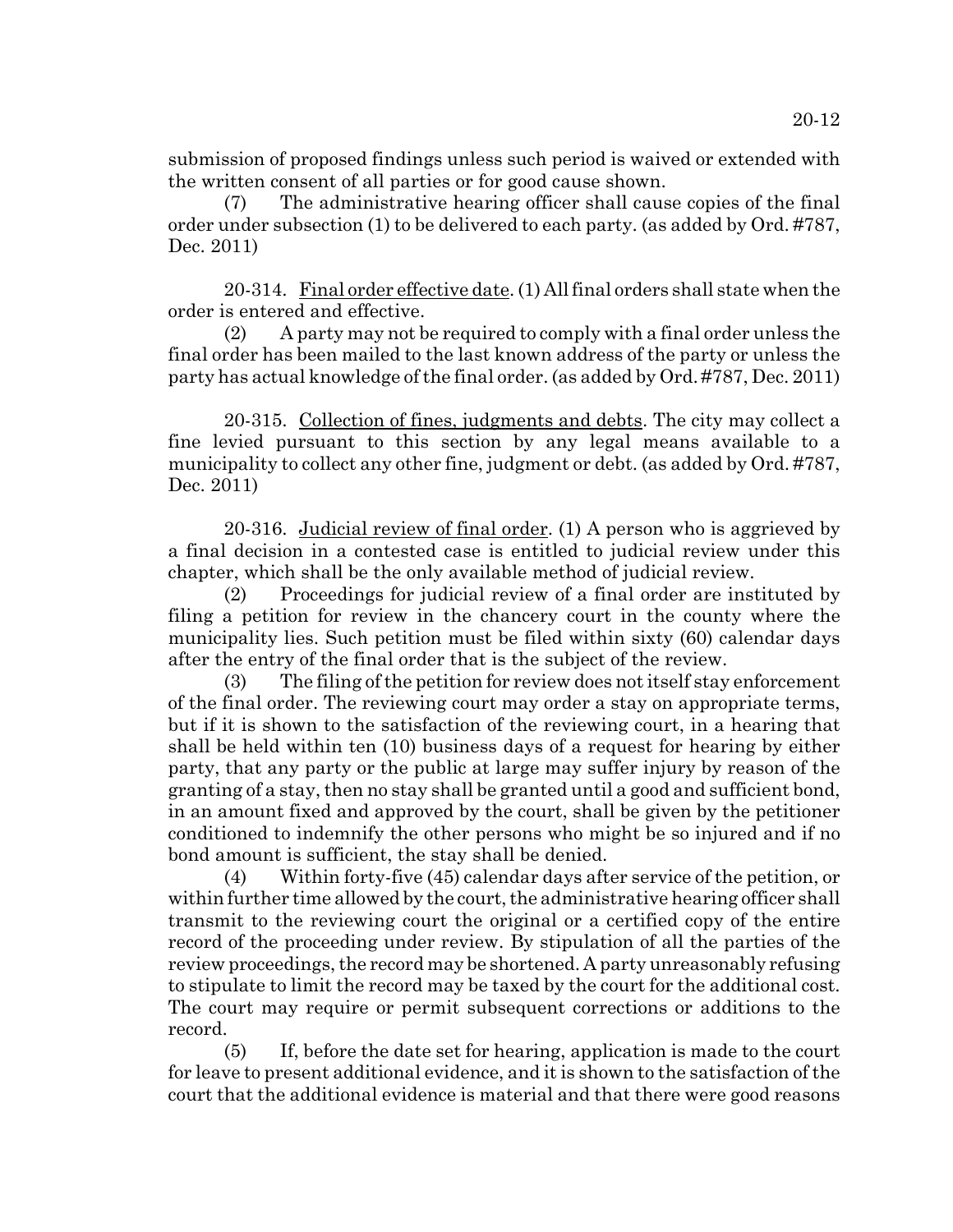for failure to present it in the administrative proceeding, the court may order that the additional evidence be taken before the administrative hearing officer upon conditions determined by the court. The administrative hearing officer may modify its findings and decision by reason of the additional evidence and shall file that evidence and any modifications, new findings or decisions with the reviewing court.

(6) The procedure ordinarily followed in the reviewing court will be followed in the review of contested cases decided by the administrative hearing officer, except as otherwise provided in this chapter. The administrative hearing officer that issued the decision to be reviewed is not required to file a responsive pleading.

(7) The review shall be conducted by the court without a jury and shall be confined to the record. In cases of alleged irregularities in procedure before the administrative hearing officer, not shown in the record, proof thereon may be taken in the court.

(8) The court may affirm the decision of the administrative hearing officer or remand the case for further proceedings. The court may reverse or modify the decision if the rights of the petitioner have been prejudiced because the administrative findings, inferences, conclusions or decisions are:

(a) In violation of constitutional or statutory provisions;

(b) In excess of the statutory authority of the administrative hearing officer;

(c) Made upon unlawful procedure;

(d) Arbitrary or capricious or characterized by abuse of discretion or clearly unwarranted exercise of discretion; or

(e) Unsupported by evidence that is both substantial and material in the light of the entire record. In determining the substantiality of evidence, the court shall take into account whatever in the record fairly detracts from its weight, but the court shall not substitute its judgment for that of the administrative hearing officer as to the weight of the evidence on questions of fact.

(9) No administrative hearing decision pursuant to a hearing shall be reversed, remanded or modified by the reviewing court unless for errors that affect the merits of such decision.

(10) The reviewing court shall reduce its findings of fact and conclusions of law to writing and make them parts of the record. (as added by Ord. #787, Dec. 2011)

20-317. Appeal to court of appeals. (1) An aggrieved party may obtain a review of any final judgment of the chancery court under this chapter by appeal to the court of appeals of Tennessee.

(2) The record certified to the chancery court and the record in the chancery court shall constitute the record in an appeal. Evidence taken in court pursuant to title 24 shall become a part of the record.